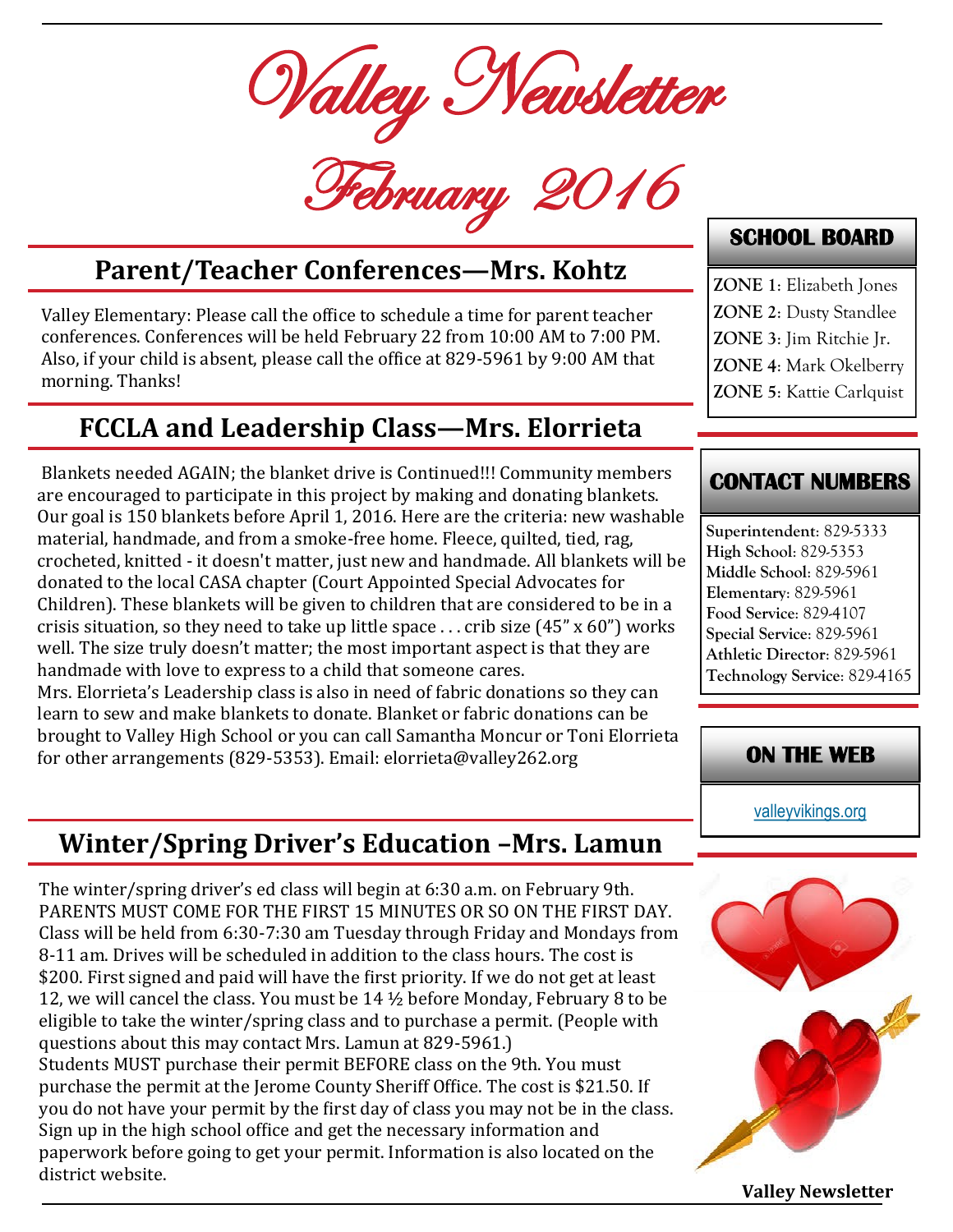# **Wrestling—Valley Recreation District**

The Valley Recreation District is offering wrestling sign-ups for boys and girls K-6. The cost will be \$25 with a t-shirt or \$15 without. These t-shirts are different than those used in basketball. It is not mandatory to purchase a shirt. Practices will be held twice weekly and matches are on Saturdays in March. Sign-ups will be available online during the month of February for those of you who have already created an account with the Rec. District on our website. Just look for the "Wrestling Sign-ups" button. For those who wish to create an account you can do so at any time by logging into the valleyrecreationdistrict.com website and click on create an account and follow the directions. This account is completely secure with your own password and will stay with you until you choose to cancel it at any time. By creating an account with us, you will become a member of our web page which puts you on our messaging list. This will give you firsthand information on upcoming programs and registrations the Recreation District has to offer through emails and mobile messages (if you choose to participate in that feature). We hope this new method will make things more informative and easier for everyone. We will offer sign-ups in the commons on Wednesday, February 24 from 5:00-6:00 pm and Friday, February 26 from 5:00-6:00 pm for anyone who does not have access to online services. **You will not be able to sign-up in the office**. Any questions regarding our online services or the wrestling program call Rob Grant at 825-5021.

## **Mr. VHS—BPA/Mrs. Gordon**

Spirit Week is February 8th-12th and will conclude with Mr. VHS 2016 on Friday, February 12th at 6:00 pm. This is a great event guaranteed to make you laugh! Mr. VHS is a senior boy pageant where the boys will display their formal wear, sportswear, talent and answer an impromptu question. Each boy will be auctioned off after the pageant in exchange for 3 hours of work. Proceeds help Business Professionals of America members attend State & National Leadership Conferences. This year's National Leadership Conference is in Boston, MA. Please come and support the senior boys nominated for Mr. VHS and Valley's Business Professionals of America. **The following boys have been nominated for the 2016 Mr. VHS:** Kaleb Burk, Taylor Coates, Juan Damian, Doug Elorrieta, Jacob Henry, Jake Nelson, Dylan Orr, and Ben Taylor.

## **Business Professionals of America – Mrs. Gordon**

Valley's Business Professionals of America Club competed at the Regional Leadership Conference in Burley on January 25th. Congratulations to Andrea Carlquist, Tim Carlquist, Blake Hunter, Jeorgi Kalisek, Jacob LaVoy, Nate Rogers, Lucas Trzynka, Javier Urias, and Kenedi Wartluft on an outstanding representation of Valley. The competitive events chosen included Extemporaneous Speech, Fundamental Accounting, Administrative Support Team, Prepared Speech, Human Resource Management, Banking & Finance, Medical Office Procedures, Fundamental Word Processing, and Video Production Team. 2 members qualified in 3 events to advance to State while the other members will advance through Torch Awards, Open Events, and Leadership. The members of Valley BPA will be attending State Leadership Conference in Boise, Idaho on March 10-12.